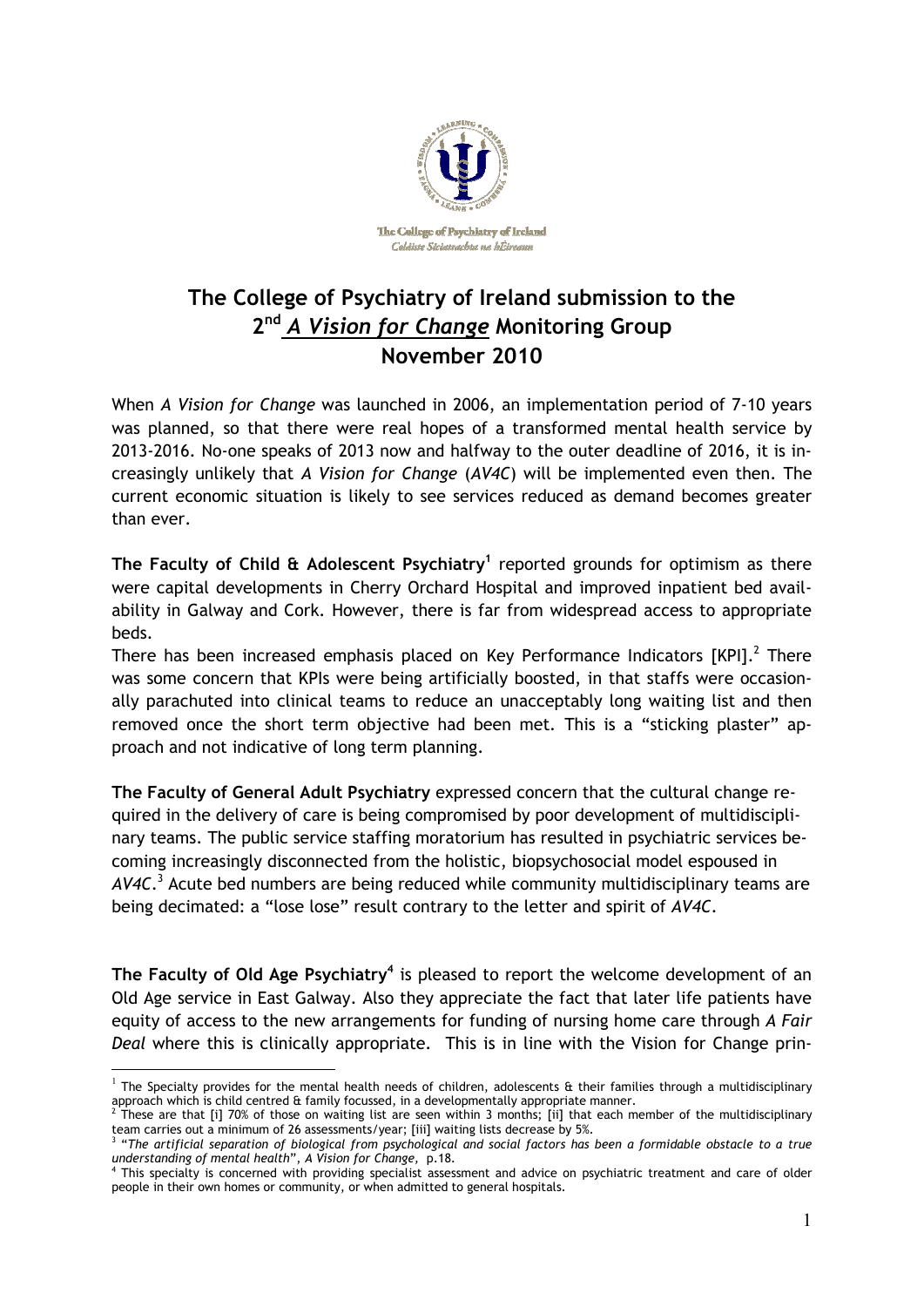ciple that people with mental illness should not be discriminated from gaining access to the same facilities as other people.

Unfortunately, there are still significant regions of the country without any Old Age Psychiatry Service, including Wicklow, Kildare, Roscommon & parts of Cork/Kerry. Apart from no non specialist Old Age Psychiatry Acute Units being provided for older people with severe mental health problems who require inpatient care, there continues to be pressure on existing units and even access to existing acute adult facilities. For instance the acute unit in St. Ita's Hospital and in St. Fintan's Hospital, Portlaoise have been closed, and in one other area older peoples access to the acute inpatient unit is in jeopardy.

**The Social & Rehabilitation Psychiatry Faculty<sup>5</sup>** acknowledged the appointment of the Assistant National Director for Mental Health and Executive Clinical Directors. The Faculty noted a continued failure to implement policy, a progressive disempowerment of mental health services through ill considered service reductions, withdrawal of funding and an absence of accountable leadership across the HSE.

The Faculty highlighted a disproportionate level of service cutbacks that affect service users through bed closures, staff vacancies and withdrawal of Rehabilitation & Recovery services. Targeted cutbacks on those teams that are tasked with the care of those with serious and enduring mental illness represent an assault on those members of the community with the weakest voice. The College is gravely concerned at the HSE proposal to subsume Rehabilitation team with General Adult teams.

The Learning Disability Faculty<sup>6</sup> reported that there has been little or no implementation of *AV4C* for people with ID. *AV4C* recommended 39 specialist mental health of intellectual disability (ID) teams nationally; 26 for adults with ID (two per 300,000 population) and 13 for children and adolescents (one per 300,000). In reality, two adult teams exist, both in Dublin, and not a single child and adolescent team.

*AV4C* recommended five acute in-patient beds, ten rehabilitation beds and one day hospital with ten places per 300,000 population. These are not yet at the planning stages. A ten-bedded national forensic unit was also recommended and has not materialised. A 2009-2010 report from the Faculty revealed that 34 persons are placed out of state because of the absence of appropriate ID services capable of managing people with challenging behaviour. These placements dislocate vulnerable people from their families at huge expense to the state (up to  $€400,000$  per year per placement).

The Forensic Psychiatry Faculty<sup>7</sup> reported no progress on implementing Recommendations 15.1.1-15.1.9 of *AV4C.* Additionally, the Faculty noted that urgent matters are fast approaching with potentially profound consequences for those who use the forensic psychiatric services. The final reading of the *Criminal Law Insanity Act* occurs on 12th Decem-

 $\overline{a}$ 

<sup>&</sup>lt;sup>5</sup> This Faculty is concerned with a whole system approach to recovery from mental ill health which maximises quality of life and social inclusion by encouraging skills, promoting independence and autonomy in order to give hope for the future which leads to successful community living through appropriate support.

<sup>6</sup> This sub speciality concerns itself with mental illness and behaviour problems in person's with additional complex needs that include intellectual disability; neuro-developmental disorders [autism]; neurological & neuropsychiatric conditions. While a learning disability in and of itself is not a mental illness, the rates of mental illness among the learning disability population is much higher than in the general population and dedicated services have developed to serve those people.<br><sup>7</sup> Forensic psychiatry is the application of psychiatry in the particular environments created by the c

such as the court or prison. Consequently most patients who are admitted for treatment are identified with mental illnesses at some point following arrest, prosecution or conviction.